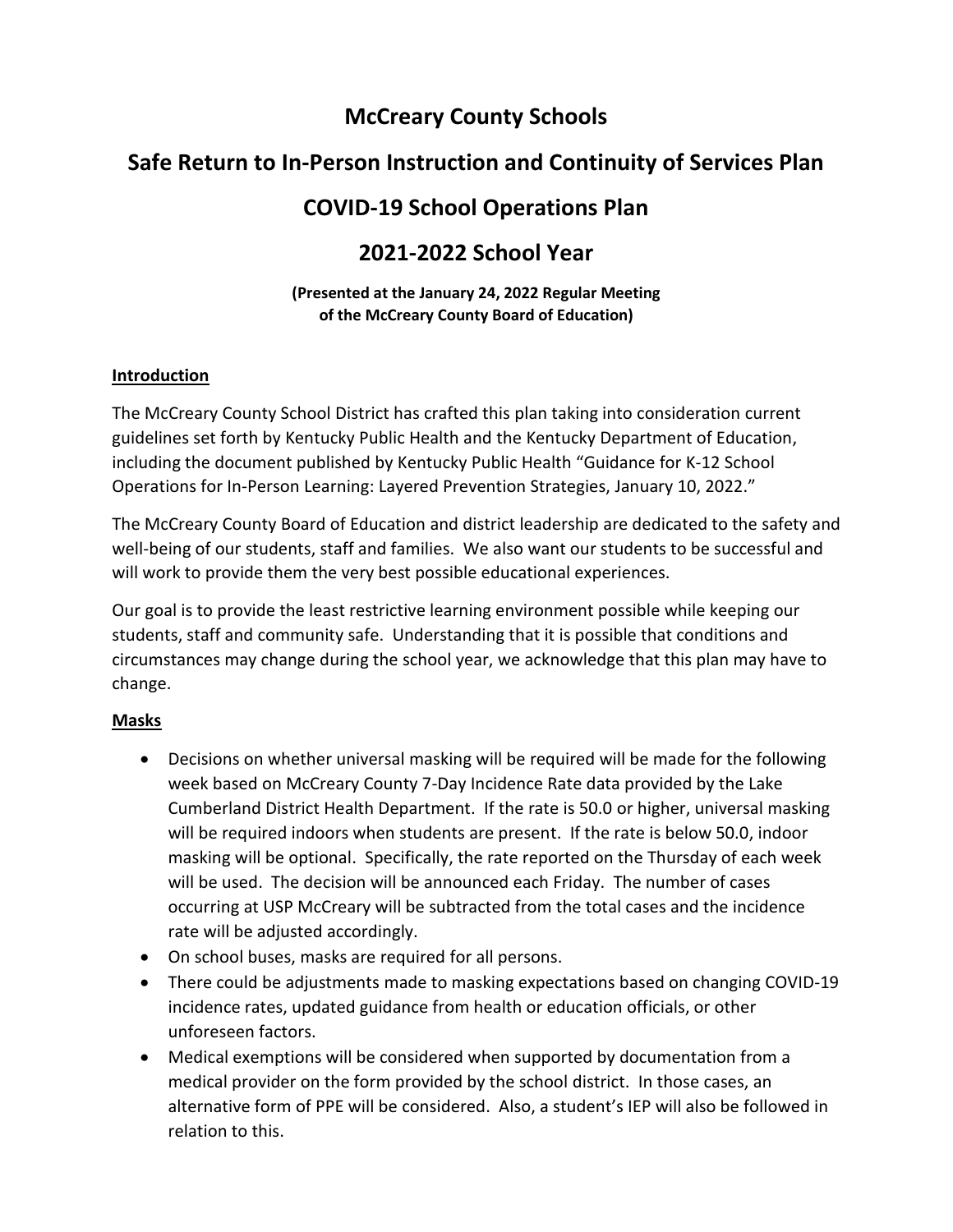## **Test to Stay**

The District has partnered with Ethos Laboratories to offer a voluntary "Test to Stay" program beginning Monday, October 25, 2021. This will be administered in a manner consistent with state and local guidance. In addition to the guidance, we will use "Test to Stay" for studentathletes as well.

### **Physical Distancing and Contact Tracing**

- Classroom seating will be organized to have students at least three feet apart when possible. If this is not possible, seating will be organized to maximize space between students.
- Cafeteria seating will be organized to maximize distance between students.
- When possible and practical students will face in the same direction. This could be a challenge in some settings.
- Seating charts for classrooms, cafeteria and buses will be developed, followed and checked.
- If it is possible and practical, students will remain in assigned groups/pods.
- Staff members should remain physically distanced from one another whenever possible, at least six feet.
- Buses will be loaded back to front and unloaded front to back.
- Signage will be utilized to remind staff and students to stay at least 3-6 feet apart.
- Visitors to schools will be screened and limited.
- McCreary County Schools will conduct contact tracing for staff and student exposures at school unless universal masking is in place.
- There could be adjustments to physical distancing expectations if incidence levels of COVID-19 change in the community and/or schools.

## **Screening and Isolation**

- Students and staff should stay home if they are having fever (100.4 degrees F or higher) and/or have COVID-19 symptoms including:
	- o Fever or feeling feverish (e.g. chills, sweating)
	- o New cough
	- o Difficulty Breathing
	- o Sore throat
	- o Muscle aches or body aches
	- o Vomiting or diarrhea
	- o New loss of taste or smell
- We encourage parents to screen their children for fever and symptoms. Staff members are asked to self-screen.
- Students exhibiting symptoms will be evaluated by the school nurse to determine if isolation and parent pick-up are necessary.
- Sick persons are encouraged to go to a health care provider to be tested for COVID-19. They may return to school with a negative test result or when their symptoms resolve. Sick students and staff who are not tested for COVID-19 may return to school when their symptoms resolve.